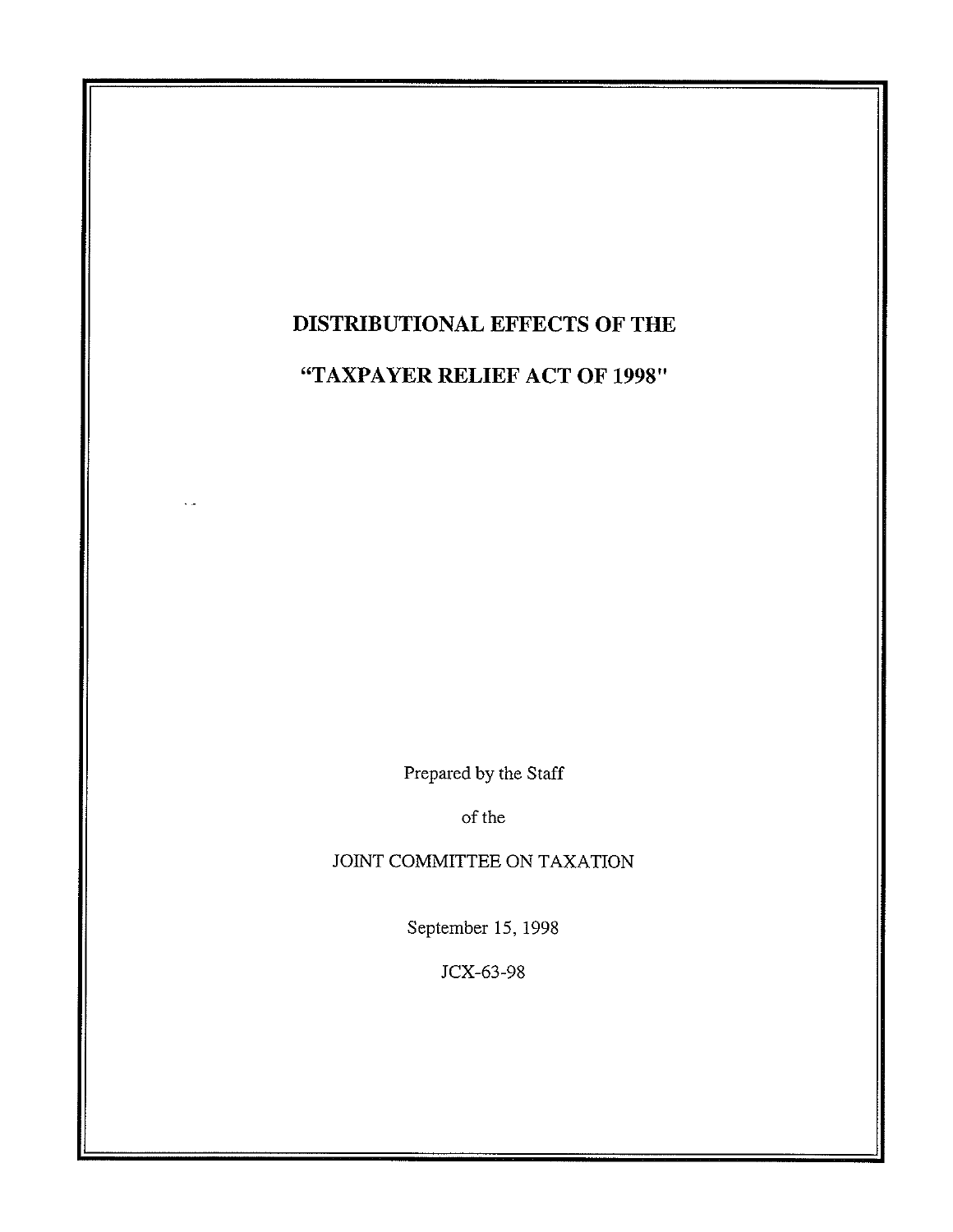**Calendar Year 1998** 

|                      | <b>CHANGE IN</b><br><b>FEDERAL</b> |           | <b>FEDERAL TAXES (3)</b><br><b>UNDER</b> |                    | <b>FEDERAL TAXES (3)</b><br><b>UNDER</b> |                 | <b>Effective Tax Rate (4)</b> |          |
|----------------------|------------------------------------|-----------|------------------------------------------|--------------------|------------------------------------------|-----------------|-------------------------------|----------|
| <b>INCOME</b>        |                                    |           |                                          |                    |                                          |                 | <b>Present</b>                |          |
| <b>CATEGORY (2)</b>  |                                    | TAXES (3) |                                          | <b>PRESENT LAW</b> |                                          | <b>PROPOSAL</b> |                               | Proposal |
|                      | <b>Millions</b>                    | Percent   | <b>Billions</b>                          | Percent            | <b>Billions</b>                          | Percent         | Percent                       | Percent  |
| Less than \$10,000   | \$0                                | 0.0%      | \$4                                      | 0.3%               | \$4                                      | 0.3%            | 5.1%                          | 5.1%     |
| 10,000 to 20,000     | 0                                  | $0.0\%$   | 29                                       | 2.2%               | 29                                       | 2.2%            | 7.7%                          | $7.7\%$  |
| 20,000 to 30,000     | $-2$                               | (5)       | 68                                       | 5.3%               | 68                                       | 5.3%            | 13.4%                         | 13.4%    |
| 30,000 to 40,000     | $-11$                              | (5)       | 90                                       | 6.9%               | 90                                       | 6.9%            | 15.9%                         | 15.9%    |
| 40,000 to 50,000     | $-19$                              | (5)       | 97                                       | 7.5%               | 97                                       | 7.5%            | 17.4%                         | 17.4%    |
| 50,000 to 75,000     | $-128$                             | $-0.1%$   | 232                                      | 18.0%              | 232                                      | 18.0%           | 19.6%                         | 19.6%    |
| 75,000 to 100,000    | $-210$                             | $-0.1%$   | 193                                      | 14.9%              | 192                                      | 14.9%           | 22.4%                         | 22.4%    |
| [100,000 to 200,000] | -97                                | (5)       | 269                                      | 20.8%              | 269                                      | 20.8%           | 24.6%                         | 24.6%    |
| [200,000 and over]   | -9                                 | (5)       | 311                                      | 24.1%              | 311                                      | 24.1%           | 28.7%                         | 28.7%    |
| Total, All Taxpayers | $-$ \$475                          | (5)       | \$1,293                                  | 100.0%             | \$1,292                                  | 100.0%          | 20.5%                         | 20.5%    |

**Source: Joint Committee on Taxation** 

Details may not add to totals due to rounding.

(1) Includes standard deduction increase, self-employed health deduction, interest and dividend exclusion, and credits under the AMT.

- (2) The income concept used to place tax returns into income categories is adjusted gross income (AGI) plus: [1] tax-exempt interest, [2] employer contributions for health plans and life insurance, [3] employer share of FICA tax, [4] worker's compensation, [5] nontaxable social security benefits, [6] insurance value of Medicare benefits, [7] alternative minimum tax preference items, and [8] excluded income of U.S. citizens living abroad. Categories are measured at 1998 levels.
- (3) Federal taxes are equal to individual income tax (including the outlay portion of the EiC), employment tax (attributed to employees), and excise taxes (attributed to consumers). Corporate income tax is not included due to uncertainty concerning the incidence of the tax. Individuals who are dependents of other taxpayers and taxpayers with negative income are excluded from the analysis.
- (4) The effective tax rate is equal to Federal taxes described in footnote (3) divided by: income described in footnote (2) plus additional income attributable to the proposal.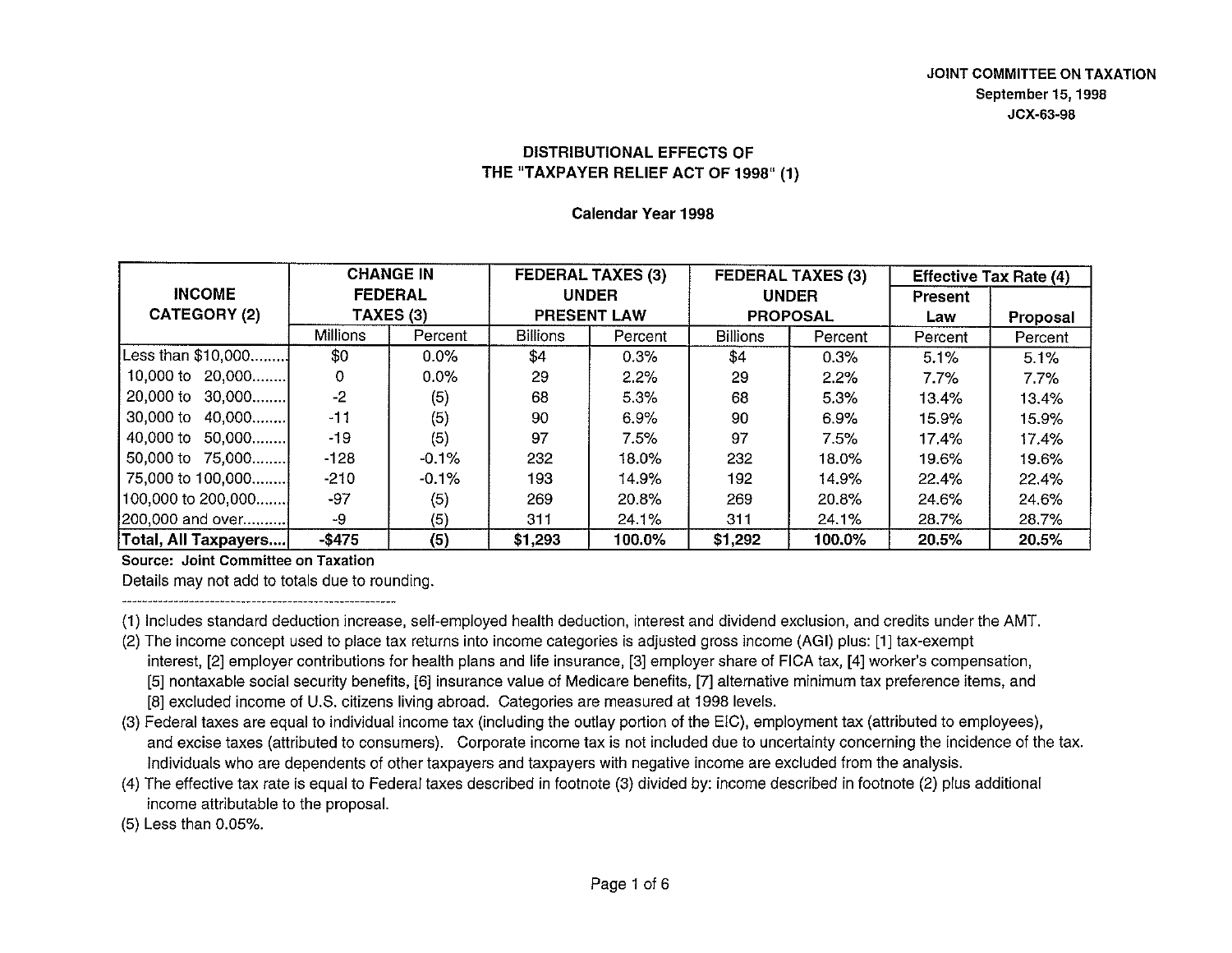Calendar Year 1999

|                      | <b>CHANGE IN</b> |                |                    | <b>FEDERAL TAXES (3)</b><br><b>UNDER</b> |                 | <b>FEDERAL TAXES (3)</b><br><b>UNDER</b> |         | <b>Effective Tax Rate (4)</b> |  |
|----------------------|------------------|----------------|--------------------|------------------------------------------|-----------------|------------------------------------------|---------|-------------------------------|--|
| <b>INCOME</b>        |                  | <b>FEDERAL</b> |                    |                                          |                 |                                          |         |                               |  |
| <b>CATEGORY (2)</b>  | TAXES (3)        |                | <b>PRESENT LAW</b> |                                          | <b>PROPOSAL</b> |                                          | Law     | Proposal                      |  |
|                      | <b>Millions</b>  | Percent        | <b>Billions</b>    | Percent                                  | <b>Billions</b> | Percent                                  | Percent | Percent                       |  |
| [Less than \$10,000] | $-$ \$26         | $-0.5%$        | \$5                | 0.4%                                     | \$5             | 0.4%                                     | 5.7%    | 5.7%                          |  |
| 10,000 to 20,000     | $-218$           | $-0.7\%$       | 30                 | 2.2%                                     | 30              | 2.2%                                     | 7.9%    | 7.8%                          |  |
| 20,000 to 30,000     | -606             | $-0.9\%$       | 70                 | 5.2%                                     | 69              | 5.2%                                     | 13.5%   | 13.4%                         |  |
| 30,000 to<br>40,000  | $-1,097$         | $-1.2%$        | 95                 | 7.0%                                     | 94              | 7.0%                                     | 16.1%   | 15.9%                         |  |
| 40,000 to 50,000     | $-1,411$         | -1.4%          | 101                | 7.5%                                     | 100             | 7.5%                                     | 17.5%   | 17.2%                         |  |
| 50,000 to 75,000     | $-3,291$         | -1.4%          | 242                | 17.9%                                    | 238             | 17.8%                                    | 19.7%   | 19.4%                         |  |
| 75,000 to 100,000    | $-2,399$         | $-1.2%$        | 203                | 15.1%                                    | 201             | 15.0%                                    | 22.5%   | 22.2%                         |  |
| 100,000 to 200,000   | $-1.684$         | $-0.6\%$       | 283                | 21.0%                                    | 282             | 21.1%                                    | 24 8%   | 24.6%                         |  |
| [200,000 and over]   | $-718$           | $-0.2%$        | 319                | 23.7%                                    | 319             | 23.8%                                    | 29.0%   | 28.9%                         |  |
| Total, All Taxpayers | $-$11,449$       | $-0.8%$        | \$1,348            | 100.0%                                   | \$1,337         | 100.0%                                   | 20.6%   | 20.5%                         |  |

**Source: Joint Committee on Taxation** 

Details may not add to totals due to rounding.

(1) Includes standard deduction increase, self-employed health deduction, interest and dividend exclusion, and credits under the AMT.

- (2) The income concept used to place tax returns into income categories is adjusted gross income (AGI) plus: [1] tax-exempt interest, [2] employer contributions for health plans and life insurance, [3] employer share of FICA tax, [4] worker's compensation, [5] nontaxable social security benefits, [6] insurance value of Medicare benefits, [7] alternative minimum tax preference items, and [8] excluded income of U.S. citizens living abroad. Categories are measured at 1998 levels.
- (3) Federal taxes are equal to individual income tax (including the outlay portion of the EiC), employment tax (attributed to employees), and excise taxes (attributed to consumers). Corporate income tax is not included due to uncertainty concerning the incidence of the tax. Individuals who are dependents of other taxpayers and taxpayers with negative income are excluded from the analysis.
- (4) The effective tax rate is equal to Federal taxes described in footnote (3) divided by: income described in footnote (2) plus additional income attributable to the proposal.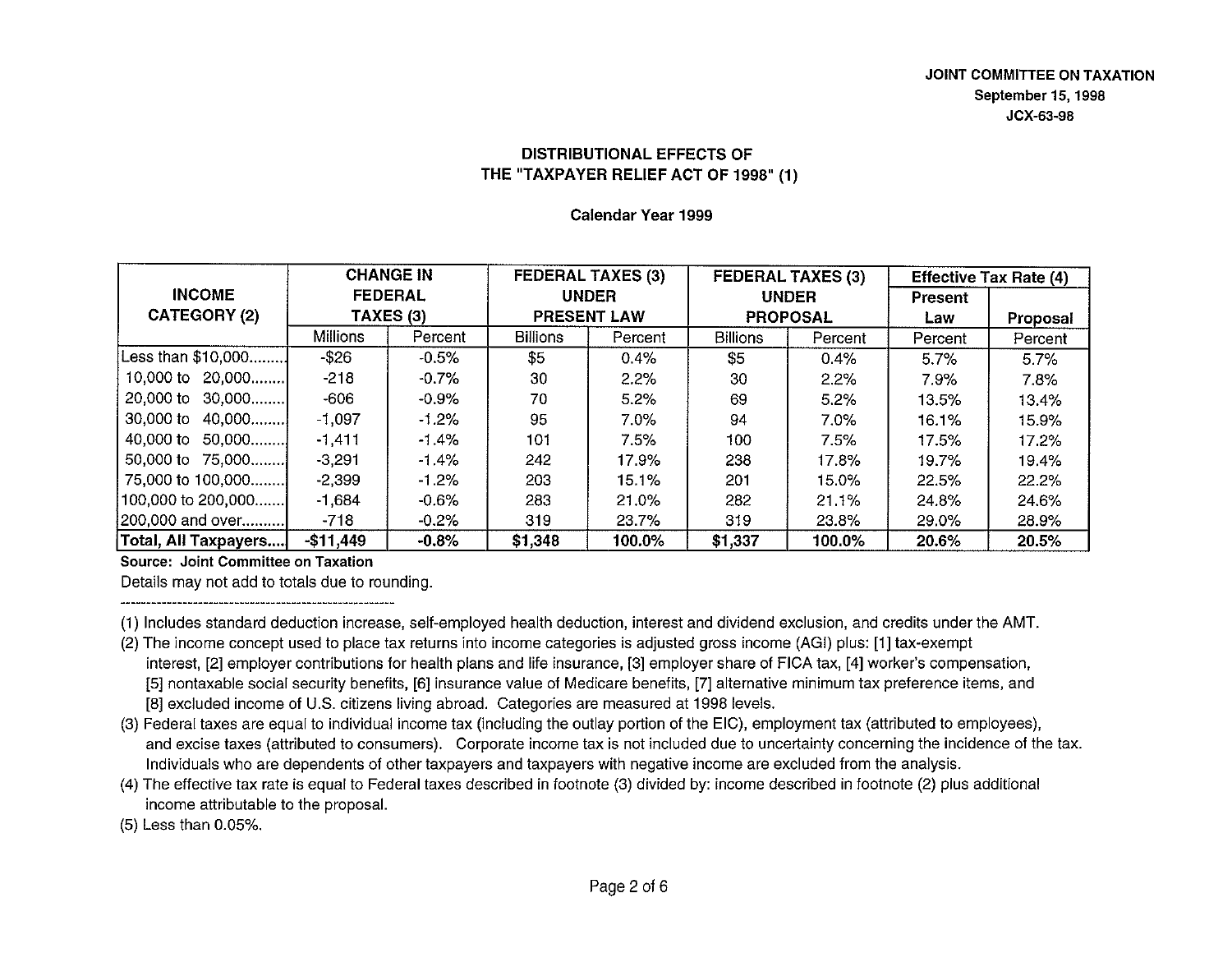Calendar Year 2000

|                                       | <b>CHANGE IN</b><br><b>INCOME</b><br><b>FEDERAL</b> |          |                    | <b>FEDERAL TAXES (3)</b> |                 | <b>FEDERAL TAXES (3)</b> |         | <b>Effective Tax Rate (4)</b> |
|---------------------------------------|-----------------------------------------------------|----------|--------------------|--------------------------|-----------------|--------------------------|---------|-------------------------------|
|                                       |                                                     |          | <b>UNDER</b>       |                          | <b>UNDER</b>    |                          | Present |                               |
| <b>CATEGORY (2)</b>                   | TAXES (3)                                           |          | <b>PRESENT LAW</b> |                          | <b>PROPOSAL</b> |                          | Law     | Proposal                      |
|                                       | Millions                                            | Percent  | <b>Billions</b>    | Percent                  | <b>Billions</b> | Percent                  | Percent | Percent                       |
| Less than \$10,000                    | $-$ \$20                                            | $-0.4%$  | \$5                | 0.4%                     | \$5             | 0.4%                     | 6.0%    | 6.0%                          |
| 10,000 to 20,000                      | $-214$                                              | -0.7%    | 30                 | $2.2\%$                  | 30              | 2.2%                     | 7.7%    | 7.7%                          |
| 20,000 to 30,000                      | $-614$                                              | -0.9%    | 72                 | 5.1%                     | 71              | 5.1%                     | 13.4%   | 13.3%                         |
| 30,000 to 40,000                      | $-1,092$                                            | $-1.1\%$ | 98                 | 7.0%                     | 97              | $7.0\%$                  | 16.1%   | 15.9%                         |
| 40,000 to 50,000                      | $-1,416$                                            | $-1.3\%$ | 106                | 7.6%                     | 105             | 7.5%                     | 17.5%   | 17.3%                         |
| 50,000 to 75,000                      | $-3,473$                                            | $-1.4\%$ | 250                | 17.8%                    | 247             | 17.7%                    | 19.6%   | 19.3%                         |
| 75,000 to 100,000                     | $-2,539$                                            | $-1.2%$  | 213                | 15.2%                    | 211             | 15.1%                    | 22.5%   | 22.2%                         |
| $[100,000 \text{ to } 200,000 \dots]$ | $-1.757$                                            | -0.6%    | 298                | 21.2%                    | 297             | 21.3%                    | 24.8%   | 24.7%                         |
| [200,000 and over]                    | -716                                                | $-0.2%$  | 332                | 23.6%                    | 331             | 23.8%                    | 29.1%   | 29.0%                         |
| Total, All Taxpayers                  | $-$11,843$                                          | $-0.8%$  | \$1,406            | 100.0%                   | \$1,394         | 100.0%                   | 20.7%   | 20.5%                         |

Source: Joint Committee on Taxation

Details may not add to totals due to rounding.

(1) Includes standard deduction increase, self-employed health deduction, interest and dividend exclusion, and credits under the AMT.

- (2) The income concept used to place tax returns into income categories is adjusted gross income (AGI) plus: [1] tax-exempt interest, [2] employer contributions for health plans and life insurance, [3] employer share of FICA tax, [4] worker's compensation, [5] nontaxable social security benefits, [6] insurance value of Medicare benefits, [7] alternative minimum tax preference items, and [8] excluded income of U.S. citizens living abroad. Categories are measured at 1998 levels.
- (3) Federal taxes are equal to individual income tax (including the outlay portion of the EiC), employment tax (attributed to employees), and excise taxes (attributed to consumers). Corporate income tax is not included due to uncertainty concerning the incidence of the tax. Individuals who are dependents of other taxpayers and taxpayers with negative income are excluded from the analysis.
- (4) The effective tax rate is equal to Federal taxes described in footnote (3) divided by: income described in footnote (2) plus additional income attributable to the proposal.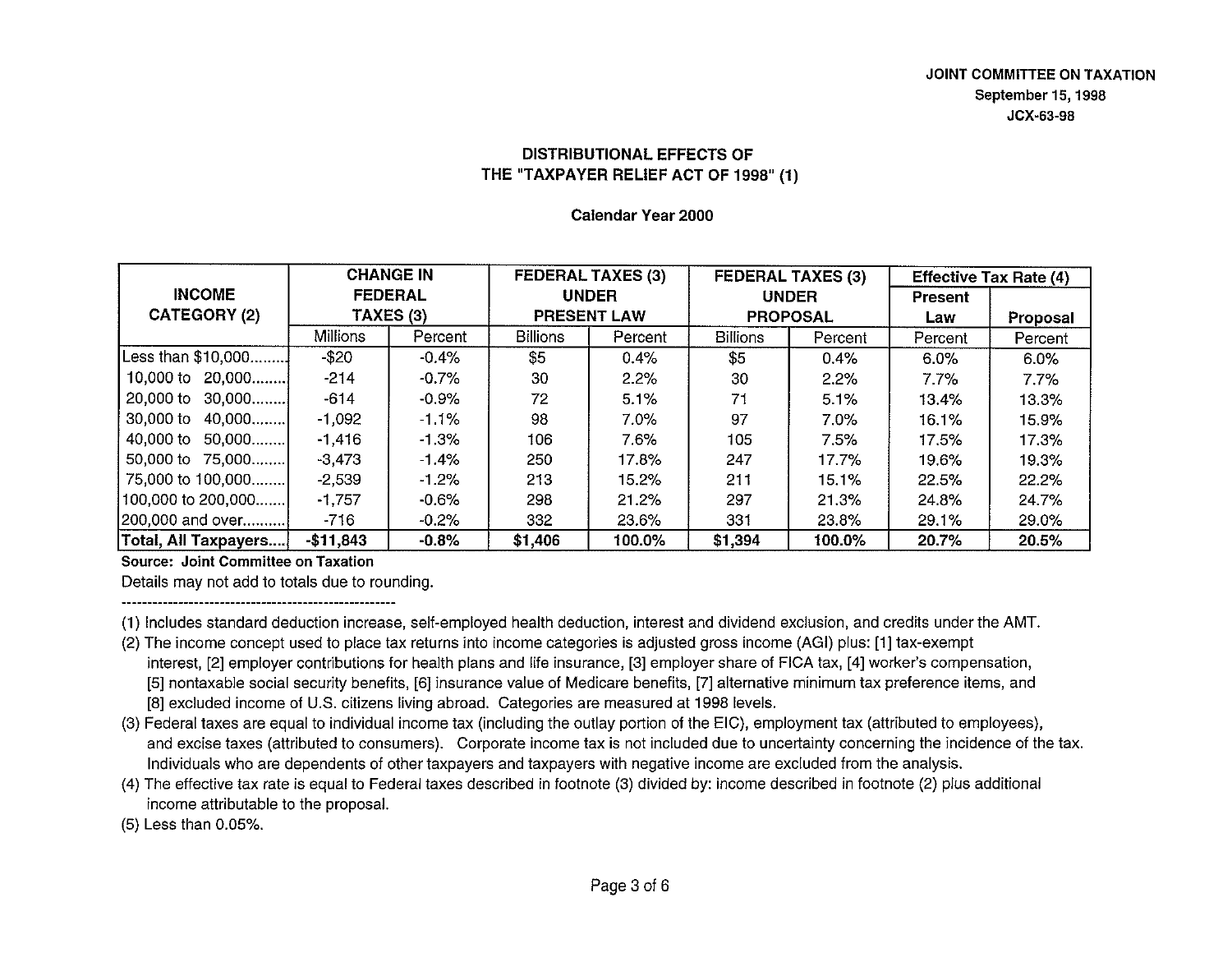Calendar Year 2001

|                      |                 | <b>CHANGE IN</b> |                    | <b>FEDERAL TAXES (3)</b> | <b>FEDERAL TAXES (3)</b> |              |                | <b>Effective Tax Rate (4)</b> |
|----------------------|-----------------|------------------|--------------------|--------------------------|--------------------------|--------------|----------------|-------------------------------|
| <b>INCOME</b>        |                 | <b>FEDERAL</b>   |                    | <b>UNDER</b>             |                          | <b>UNDER</b> | <b>Present</b> |                               |
| <b>CATEGORY (2)</b>  |                 | TAXES (3)        | <b>PRESENT LAW</b> |                          | <b>PROPOSAL</b>          |              | Law            | <b>Proposal</b>               |
|                      | <b>Millions</b> | Percent          | <b>Billions</b>    | Percent                  | <b>Billions</b>          | Percent      | Percent        | Percent                       |
| Less than \$10,000   | $-118$          | $-0.3%$          | \$5                | 0.4%                     | \$5                      | 0.4%         | 6.3%           | 6.3%                          |
| 10,000 to 20,000     | $-224$          | $-0.7\%$         | 31                 | 2.1%                     | 31                       | 2.1%         | 7.6%           | 7.5%                          |
| 20,000 to 30,000     | -643            | $-0.9%$          | 74                 | 5.0%                     | 73                       | 5.0%         | 13.4%          | 13.2%                         |
| 30,000 to 40,000     | $-1,143$        | $-1.1\%$         | 103                | 7.0%                     | 102                      | 7.0%         | 16.1%          | 15.9%                         |
| 40,000 to 50,000     | $-1,454$        | $-1.3%$          | 111                | 7.6%                     | 109                      | 7.5%         | 17.5%          | 17.3%                         |
| 50,000 to 75,000     | $-3,657$        | $-1.4%$          | 259                | 17.6%                    | 255                      | 17.5%        | 19.6%          | 19.3%                         |
| 75,000 to 100,000    | -2.764          | $-1.2\%$         | 224                | 15.2%                    | 221                      | 15.2%        | 22.5%          | 22.3%                         |
| [100,000 to 200,000] | $-1,852$        | $-0.6%$          | 315                | 21.5%                    | 313                      | 21.5%        | 24.9%          | 24.7%                         |
| [200,000 and over]   | -749            | $-0.2%$          | 347                | 23.6%                    | 346                      | 23.8%        | 29.2%          | 29.1%                         |
| Total, All Taxpayers | $-$12.504$      | $-0.9\%$         | \$1,468            | 100.0%                   | \$1,456                  | 100.0%       | 20.7%          | 20.6%                         |

Source: Joint Committee on Taxation

Details may not add to totals due to rounding.

(1) Includes standard deduction increase, sell-employed health deduction, interest and dividend exclusion, and credits under the AMT.

- (2) The income concept used to place tax returns into income categories is adjusted gross income (AGI) plus: [1] tax-exempt interest, [2] employer contributions for health plans and life insurance, [3] employer share of FICA tax, [4] worker's compensation, [5] nontaxable social security benefits, [6] insurance value of Medicare benefits, [7] alternative minimum tax preference items, and [BJ excluded income of U.S. citizens living abroad. Categories are measured at 1998 levels.
- (3) Federal taxes are equal to individual income tax (including the outlay portion of the EiC}, employment tax (attributed to employees}, and excise taxes (attributed to consumers). Corporate income tax is not included due to uncertainty concerning the incidence of the tax. Individuals who are dependents of other taxpayers and taxpayers with negative income are excluded from the analysis.
- (4) The effective tax rate is equal to Federal taxes described in footnote (3) divided by: income described in footnote {2} plus additional income attributable to the proposal.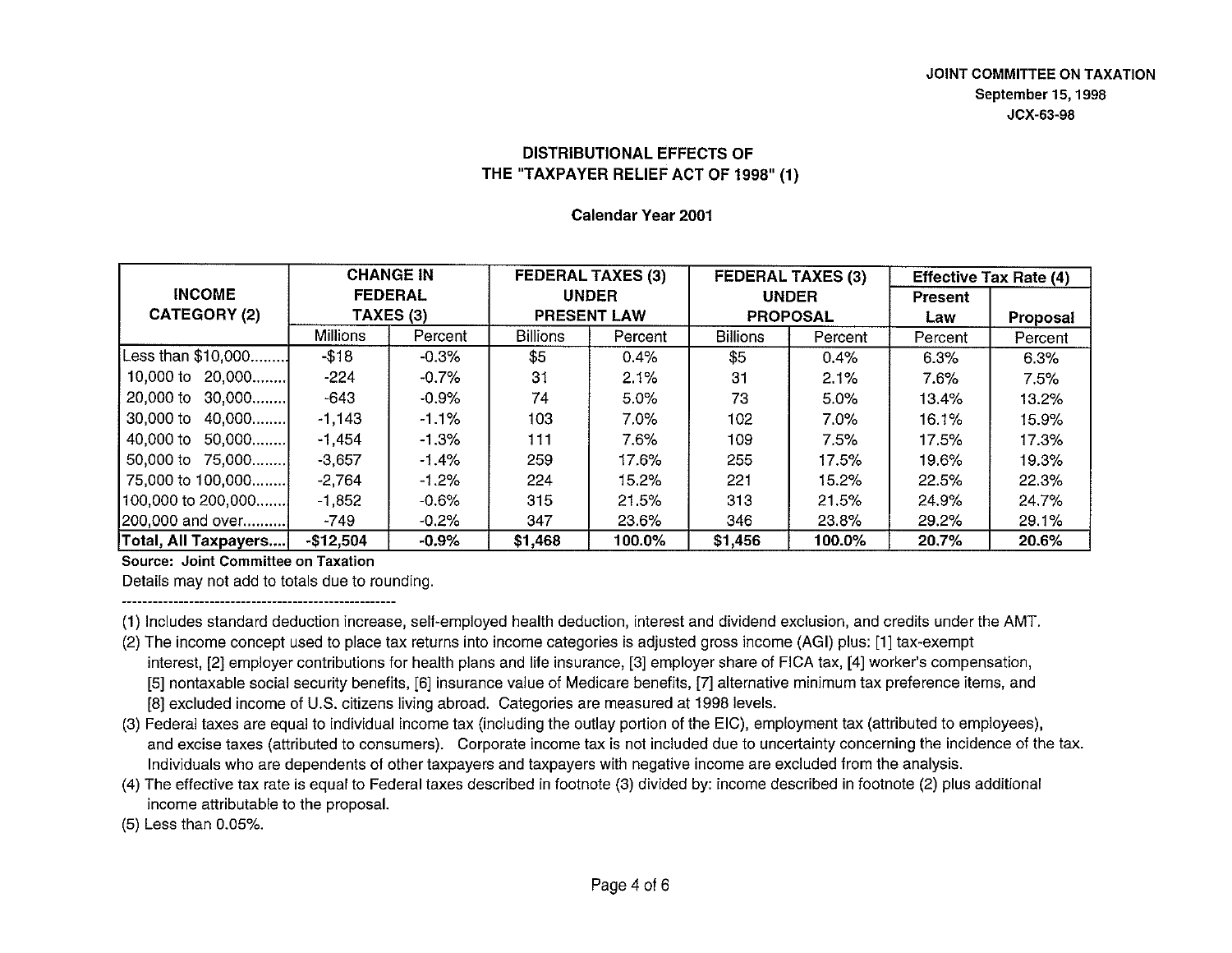Calendar Year 2002

|                      | <b>CHANGE IN</b><br><b>FEDERAL</b> |          |                    | <b>FEDERAL TAXES (3)</b> |                 | <b>FEDERAL TAXES (3)</b> |                | <b>Effective Tax Rate (4)</b> |
|----------------------|------------------------------------|----------|--------------------|--------------------------|-----------------|--------------------------|----------------|-------------------------------|
| <b>INCOME</b>        |                                    |          | <b>UNDER</b>       |                          | <b>UNDER</b>    |                          | <b>Present</b> |                               |
| <b>CATEGORY (2)</b>  | TAXES (3)                          |          | <b>PRESENT LAW</b> |                          | <b>PROPOSAL</b> |                          | Law            | Proposal                      |
|                      | <b>Millions</b>                    | Percent  | <b>Billions</b>    | Percent                  | <b>Billions</b> | Percent                  | Percent        | Percent                       |
| Less than \$10,000   | $-$19$                             | -0.3%    | \$5                | 0.4%                     | \$5             | 0.4%                     | 6.6%           | 6.6%                          |
| 10,000 to 20,000     | $-211$                             | -0.7%    | 31                 | $2.0\%$                  | 31              | $2.0\%$                  | 7.5%           | 7.5%                          |
| 20,000 to $30,000$   | $-648$                             | -0.9%    | 76                 | 4.9%                     | 75              | 4.9%                     | 13.3%          | 13.2%                         |
| 30,000 to 40,000     | $-1,158$                           | $-1.1\%$ | 108                | $7.0\%$                  | 107             | $7.0\%$                  | 16.1%          | 16.0%                         |
| 40,000 to 50,000     | $-1,506$                           | $-1.3%$  | 116                | 7.5%                     | 114             | 7.5%                     | 17.6%          | 17.3%                         |
| 50,000 to 75,000     | $-3,890$                           | -1.5%    | 267                | 17.4%                    | 263             | 17.3%                    | 19.5%          | 19.2%                         |
| 75,000 to 100,000    | $-3,081$                           | $-1.3\%$ | 238                | 15.5%                    | 235             | 15.5%                    | 22.5%          | 22.2%                         |
| 100,000 to 200,000   | $-1,938$                           | -0.6%    | 332                | 21.6%                    | 330             | 21.7%                    | 24.9%          | 24.8%                         |
| [200,000 and over]   | -718                               | $-0.2%$  | 363                | 23.6%                    | 362             | 23.8%                    | 29.3%          | 29.2%                         |
| Total, All Taxpayers | $-$13,169$                         | $-0.9%$  | \$1,536            | 100.0%                   | \$1,523         | 100.0%                   | 20.8%          | 20.6%                         |

Source: Joint Committee on Taxation

Details may not add to totals due to rounding.

(1) Includes standard deduction increase, self-employed health deduction, interest and dividend exclusion, and credits under the AMT.

- (2) The income concept used to place tax returns into income categories is adjusted gross income (AGI) plus: [1] tax-exempt interest, [2] employer contributions for health plans and life insurance, [3] employer share of FICA tax, [4] worker's compensation, [5] nontaxable social security benefits, [6] insurance value of Medicare benefits, [7] alternative minimum tax preference items, and [8] excluded income of U.S. citizens living abroad. Categories are measured at 1998 levels.
- (3) Federal taxes are equal to individual income tax (including the outlay portion of the EiC), employment tax (attributed to employees), and excise taxes (attributed to consumers). Corporate income tax is not included due to uncertainty concerning the incidence of the tax. Individuals who are dependents of other taxpayers and taxpayers with negative income are excluded from the analysis.
- (4) The effective tax rate is equal to Federal taxes described in footnote (3) divided by: income described in footnote (2) plus additional income attributable to the proposal.